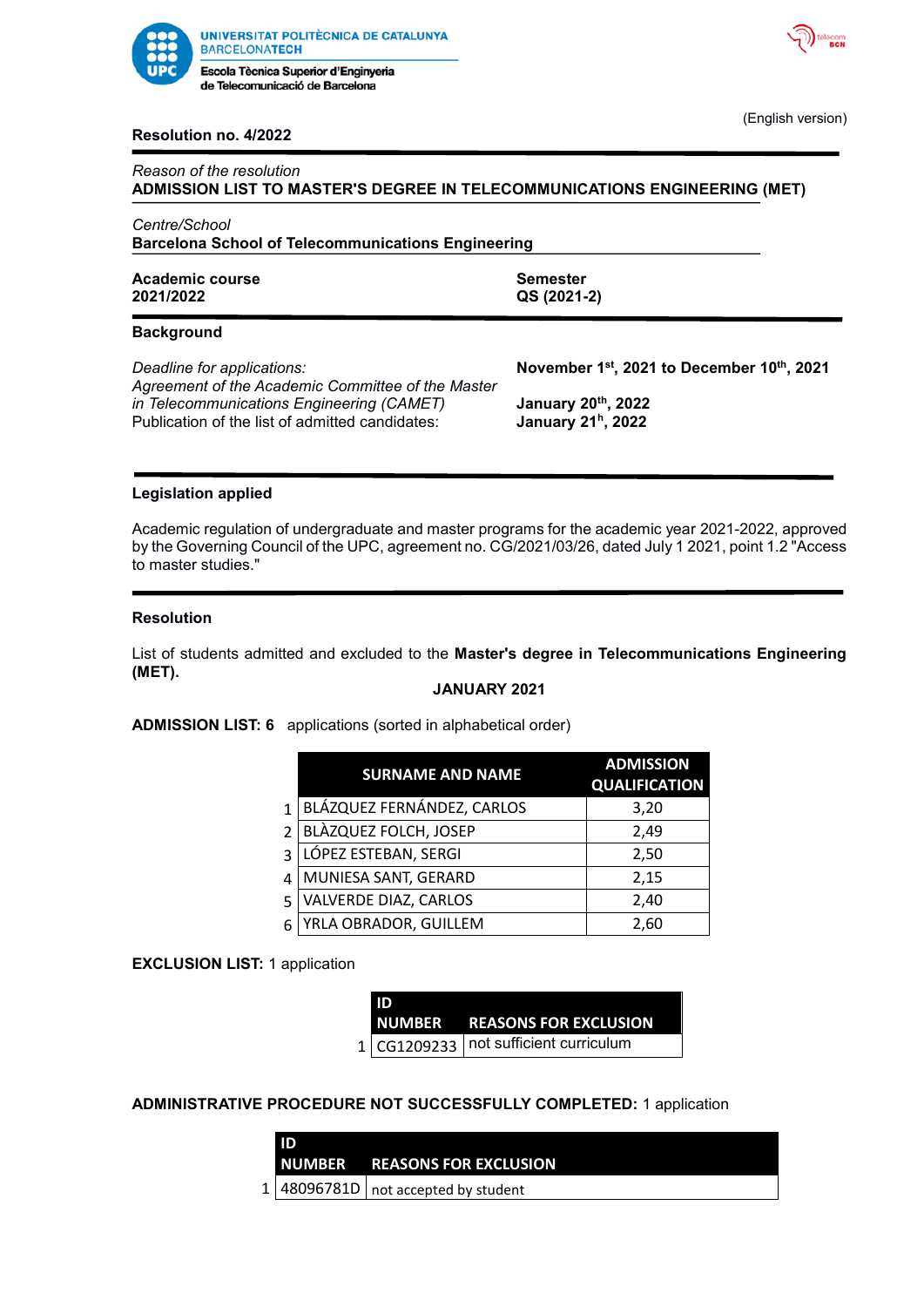

de Telecomunicació de Barcelona



# **Hearing period**

Starting from the day after the date of this resolution, you can present allegations to the competent body, which will be resolved within 10 days. Once this period is finished the resolution will be definitive, and appeal will be possible.

This is notified, adding that you this resolution does not exclude the administrative procedures, and is subject to lodging of an appeal, according to the provisions of Articles 114 and 115 of Law 4/1999 of 13 January, amending the Law 30/1992 of 26 November on the legal regime of Public Administrations and the common administrative procedures: Appeal to the Rector of the Universitat Politécnica de Catalunya (UPC) within one month from the day after the reception of this notification. All this without excluding any other appeal you might consider under the provisions of art. 58.2 of Law 30/1992 of 26 November.

### **Signature of the competent authority for the resolution and notification** The responsible of the **Master's degree in Telecommunications Engineering (MET).**



POSTIGO BOIX, MARCOS (FIRMA) 2022.01.20 18:28:05 +01'00'

Marcos Postigo Boix

Barcelona January 20<sup>th</sup>, 2022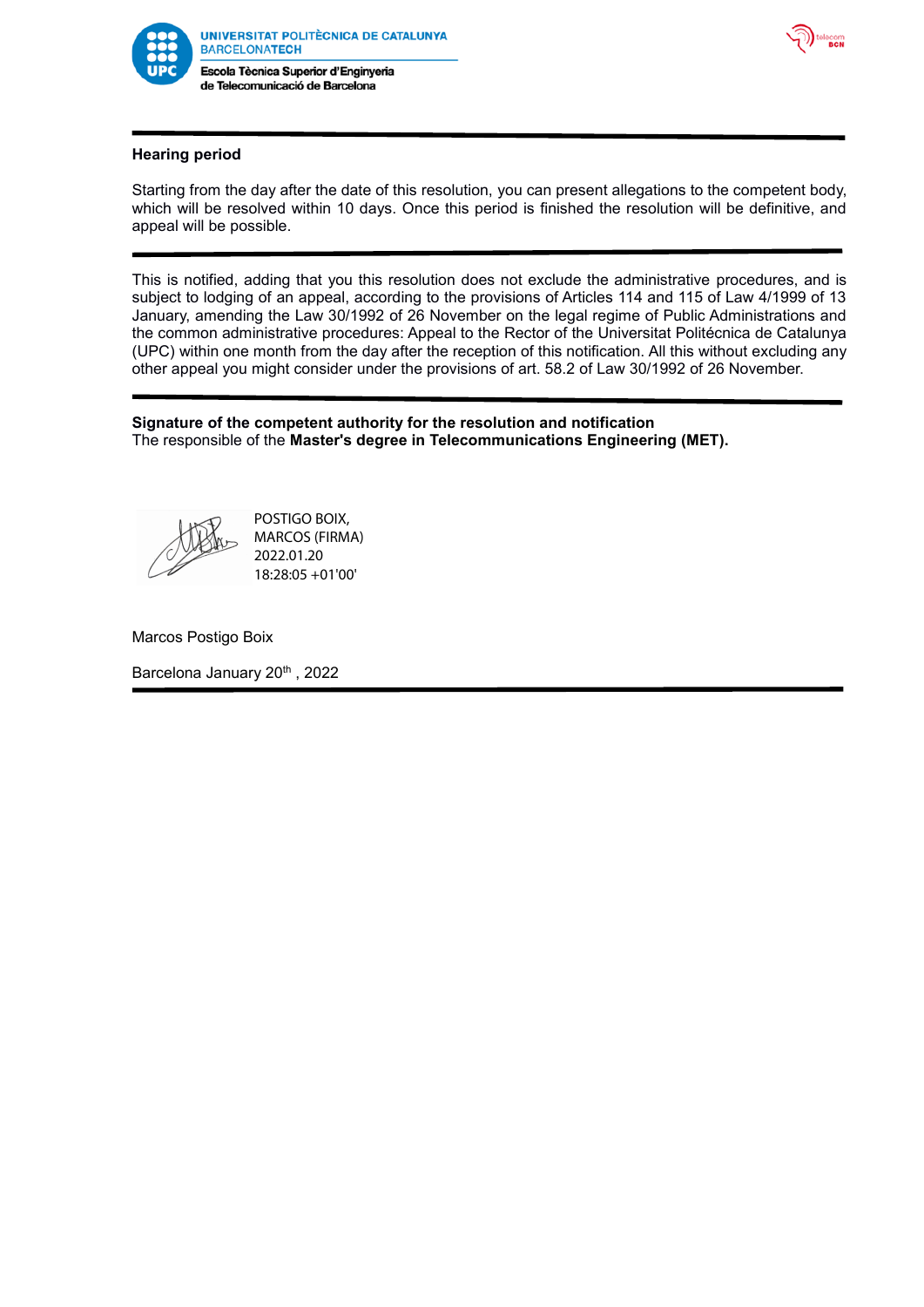



(versió catalana)

### **Resolució no. 4/2022**

| Motiu de la resolució                                                                |                             | LLISTAT D'ADMESOS al Màster Universitari en Enginyeria de Telecomunicació (MET). |
|--------------------------------------------------------------------------------------|-----------------------------|----------------------------------------------------------------------------------|
| Centre                                                                               |                             | ESCOLA TÈCNICA SUPERIOR DE TELECOMUNICACIONS DE BARCELONA (ETSETB)               |
| Curs acadèmic<br>2021/2022                                                           | Quadrimestre<br>QP (2021-1) |                                                                                  |
| <b>Antecedents</b>                                                                   |                             |                                                                                  |
| Termini de presentació de sol·licituds:<br>Acord de la Comissió Acadèmica del        |                             | 1 de novembre a 10 de desembre de 2021                                           |
| Màster en Enginyeria de Telecomunicació (CAMET)<br>Publicació del llistat d'admesos: |                             | 20 de gener de 2022<br>21 de gener de 2022                                       |
|                                                                                      |                             |                                                                                  |

#### **Fonaments de dret**

Normativa Acadèmica dels estudis de Grau i Màster de la UPC (NAGRAMA) 2021-2022 aprovada per acord CG/2021/03/26, d'1 de juliol de 2021, del Consell de Govern de la UPC punt 1.2 "Accés als estudis de màster".

#### **Resolució**

Llistat d'estudiants admesos i estudiants exclosos per accedir als estudis de **Màster Universitari en Enginyeria de Telecomunicació (MET).**

#### **GENER 2022**

**LLISTAT D'ADMESOS:** 6 candidatures (ordenats per ordre alfabètic)

|                | <b>COGNOMS I NOM</b>         | <b>QUALIFICACIÓ</b><br><b>D'ADMISSIÓ</b> |
|----------------|------------------------------|------------------------------------------|
| $\mathbf{1}$   | BLÁZQUEZ FERNÁNDEZ, CARLOS   | 3,20                                     |
| $\mathfrak{p}$ | <b>BLÀZQUEZ FOLCH, JOSEP</b> | 2,49                                     |
| $\mathbf{a}$   | LÓPEZ ESTEBAN, SERGI         | 2,50                                     |
|                | MUNIESA SANT, GERARD         | 2,15                                     |
| 5              | <b>VALVERDE DIAZ, CARLOS</b> | 2,40                                     |
| 6              | YRLA OBRADOR, GUILLEM        | 2,60                                     |

#### **LLISTAT D'EXCLOSOS:**1 candidatura

| ID |                                        |
|----|----------------------------------------|
|    | NUMBER REASONS FOR EXCLUSION           |
|    | $1 CG1209233 $ currículum no suficient |

#### **Finalitzades:** 1 candidatura

| ID | Motiu finalització                           |
|----|----------------------------------------------|
|    | $1$ 48096781D No acceptada per l'estudiant/a |